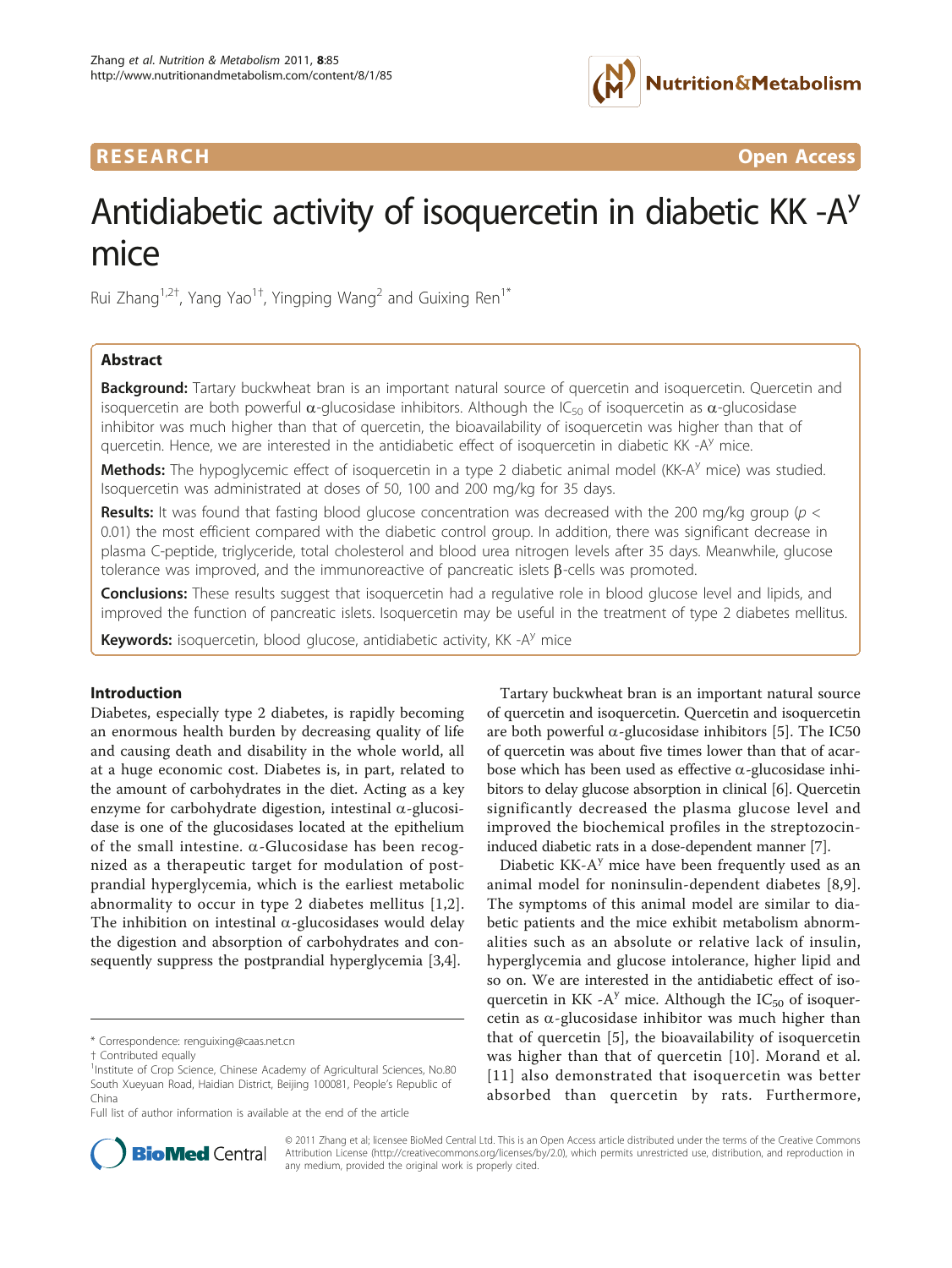isoquercetin has been shown to play protective roles against lipid peroxidation and oxidative stress [[12\]](#page-5-0). Accumulated evidence has suggested that diabetic patients are under oxidative stress with an imbalance between the free radical-generating and radical-scavenging capacity. The increased free radical production and reduced antioxidant defense may partially mediate the initiation and progression of diabetes-associated complications [[13,14](#page-5-0)]. Here we reported our investigations on the effect of isoquercetin on diabetic  $KK-A<sup>y</sup>$  mice.

### Materials and methods

#### Preparation of isoquercetin from Tartary Buckwheat

The isoquercetin was prepared from tartary buckwheat provided by the Chinese National Genebank (Beijing, China) using the method of Chang and Muir [[15\]](#page-5-0). Briefly, buckwheat was extracted with 50% methanol aqueous solution at 40°C for 3 hours. After vacuum filtration at 50°C, the supernatants were combined and concentrated to one-third of the volume under a reduced pressure using a rotary evaporator. The concentrate was dispersed in 500 ml of water (solid:liquid ratio = 1:100). Then the dispersion was heated to  $80^{\circ}$ C and the pH adjusted to 4, followed by the addition of naringin enzyme. After further purification by a preparative HPLC method, the isoquercetin purity was 96.7%, which was detected by an analytical HPLC procedure.

### Design of animal experiment

Experiments were carried out according to the method of Yao et al. [\[16](#page-5-0)]. Forty male diabetic  $KK-A<sup>y</sup>$  mice [\[17](#page-5-0)] were obtained from the Department of Laboratory Animal Science Center (Beijing, China). The diabetic mice were divided into four groups according to their weights and blood glucose levels to make the average weights and blood glucose levels similar among the groups: group I, control diabetic animals  $(n = 10)$ ; group II, diabetic animals given 200 mg of isoquercetin/kg,  $n = 10$ ); group III, diabetic animals given 100 mg of isoquercetin/kg,  $n = 10$ ); group IV, diabetic animals given 50 mg of isoquercetin/kg,  $n = 10$ ). Body weights were measured during the treatment. All mice were housed individually in stainless steel wire-bottom cages in an air-conditioned room kept at controlled ambient temperature (22  $\pm$  1°C), humidity (50  $\pm$  10%), and a 12 h light/dark cycle. The composition of the diets fed to the mice was shown in Table 1. They were allowed free access to the diet and water. The level of food intake was measured weekly. The experiment was carried out according to the European Community Guidelines for the Use of Experimental Animals and approved by the Peking University Committee on Animal Care and Use.

# Table 1 Composition of the Experimental Diet

| Content              | KK-A <sup>y</sup> |  |  |
|----------------------|-------------------|--|--|
| corn starch          | 28.21             |  |  |
| soybean meal (%)     | 11.62             |  |  |
| soybean powder (%)   | 4.13              |  |  |
| wheat flour (%)      | 14.00             |  |  |
| wheat bran (%)       | 7.42              |  |  |
| fish powder (%)      | 0.84              |  |  |
| $CaCO3$ (%)          | 1.33              |  |  |
| $CaPO4$ (%)          | 1.54              |  |  |
| mineral (%)          | 0.56              |  |  |
| vitamin (%)          | 0.07              |  |  |
| soybean (%)          | 0.28              |  |  |
| sucrose (%)          | 10.00             |  |  |
| $\text{land } (\% )$ | 10.00             |  |  |
| Yolk powder (%)      | 10.00             |  |  |

# Fasting blood glucose levels and oral glucose tolerance test (OGTT)

Blood samples were taken from the tail vein weekly after overnight fasting. Glucose was determined according to the method of Yao et al. [[16\]](#page-5-0) using glucose analyzes (ACCU-CHEK Active, Roche, Shanghai, China). On the morning of OGTT, fasting animals were given glucose orally (2 g/kg). Blood glucose levels were measured at 0 (before oral glucose), 30, 60, and 120 min after glucose administration.

#### Plasma biomarker analyses

Blood was collected from abdominal artery into a heparin-coated tube and centrifuged at 1000 g for 15 min at 4°C, the plasma was colleted and stored at -20°C until analysis [[18](#page-5-0)]. Plasma insulin (DSL-1600 Insulin RIA kit, Diagnostic Systems Laboratories, USA) level was measured based on a radio-immunometric assay. Cpeptide (ADL, San Diego, CA) and glucagon (RapidBio Laboratory, Calabasas, CA) were determined using commercial enzyme-linked immunosorbent assay kits. Plasma total cholesterol, triglycerides, and blood urea nitrogen (BUN) were measured using an autobiochemical analyzer (Hitachi 7600, Japan) [\[19](#page-5-0)-[21\]](#page-5-0).

#### Immunohistochemical evaluation on pancreas

The pancreas was removed immediately after sacrifice and rinsed in ice-cold saline. The tissue samples were fixed in paraformalclehyde, dehydrated in a graded series of ethanol, and embedded in paraffin wax before sectioning. Sections were immersed in a solution of 3%  $H<sub>2</sub>O<sub>2</sub>$  for 10 min then preincubated with nonimmune serum for 15 min and subsequently replaced with the mouse anti-insulin antibody (1:200, SP-9000, ZYMED, CA) for incubation at 4°C for 16 h. Biotinylated goat anti-mouse immunoglobulin was used as a secondary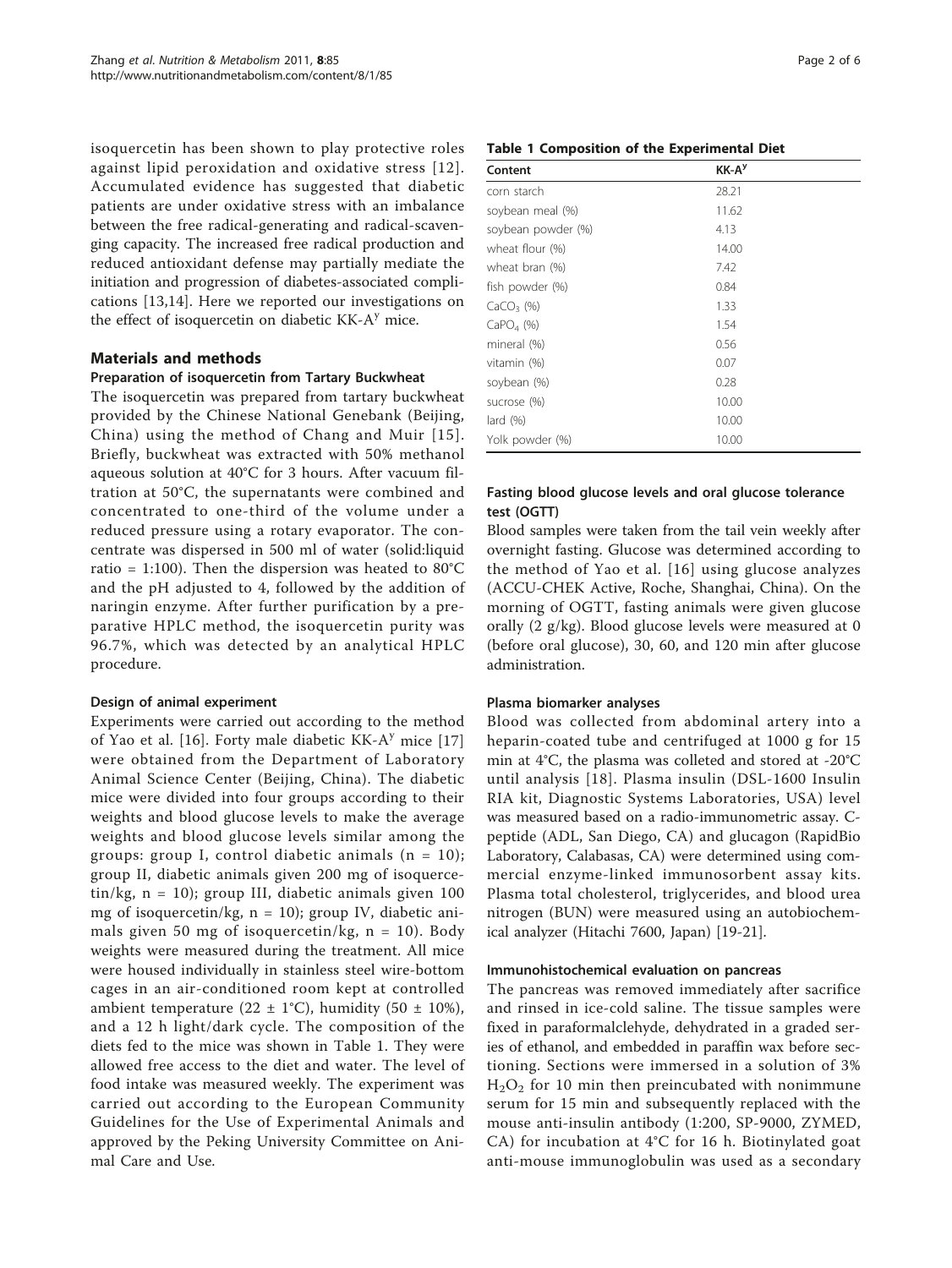antibody. They were labeled with streptavidin peroxidase followed by incubation with the secondary antibody at 37°C for 30 min. The localization of the antigen was indicated by a brown color obtained with 3-amino-9 ethyl-carbazole (AEC) as a chromogenic substrate for peroxidase activity. Slides were counterstained with hematoxylin for microscopic observation. The specificity of the immunohistochemical staining was checked by omission of the primary antibody or by using an inappropriate antibody (antigastrin). More than 10 islets in each mice group were randomly selected and transferred to a pathology image analyzing system. Staining signals of the islets selected on the captured image were converted to gray density which can be automatically calculated as a staining intensity per unit area.

### Statistical analysis

All values were expressed as mean ± SD. Data were analyzed using one-way analysis of variance (ANOVA). Differences with  $p < 0.05$  were considered to be significant.

#### Results and discussion

#### Food intake and body weight

 $KK-A<sup>y</sup>$  mice have high fasting and nonfasting blood glucose levels similar to human type 2 diabetes. The present study found that isoquercetin had no effect on the final body weight of  $KK-A<sup>y</sup>$  mice during the 5-week period of treatment (Table 2).

#### Fasting blood glucose levels and oral glucose tolerance

Isoquercetin was hypoglycemic in  $KK-A<sup>y</sup>$  mice (Figure [1](#page-3-0)). Oral administration of isoquercetin for 5 weeks caused a dose dependent decerease in blood glucose level compared with the control diabetic group (Figure [1\)](#page-3-0). Isoquercetin appeared to improve the glucose tolerance in  $KK-A<sup>y</sup>$  mice (Figure [2\)](#page-3-0). The  $KK-A<sup>y</sup>$  control mice showed a sharply increased blood glucose concentration at 30 min after glucose loading and maintained this high level for over an additional 60 min. All isoquercetin-treated KK- $A<sup>y</sup>$  mice showed decreases in blood glucose levels at 60 and 120 min compared with the control  $KK-A<sup>y</sup>$  mice (Figure [2\)](#page-3-0). Isoquercetin is a potential substrate for the lactase phloridzin hydrolase in the brush border membrane [[22-24\]](#page-5-0). It is assumed that the hydrophilic monoglucoside might concentrate at the brush border membrane and be deglycosylated by this

enzyme. The lipophilic aglycone is thought to be able to penetrate the apical enterocyte membrane by passive diffusion. Consequently, the higher concentration of quercetin originating adjacent to the apical membrane would result in a higher diffusion rate at this site and, thus, in greater absorption of the isoquercetin.

#### Plasma biomarker levels

Isoquercetin (200 mg/kg) significantly lowered the levels of plasma insulin and C-peptide ( $p < 0.01$ ), which is a byproduct of insulin production. Newly C-peptide levels are measured instead of insulin levels because insulin concentration in the portal vein ranges from two to ten times higher than in the peripheral circulation. The liver extracts about half the insulin reaching it in the plasma, but this varies with the nutritional state. The pancreas of patients with type 1 diabetes is unable to produce insulin and therefore they will usually have a decreased level of C-peptide, whereas C-peptide levels in type 2 patients are normal or higher than normal. Measuring C-peptide in patients injecting insulin can help to determine how much of their own natural insulin these patients are still producing.

In this study, the  $KK-A<sup>y</sup>$  mice displayed hyperglucagonemia ( $p < 0.001$ ) and isoquercetin lowered the plasma glucagon level compared to the control diabetic mice (Table [3\)](#page-4-0). Glucagon is one of several hormones that possess antagonistic action against insulin that can exacerbate the metabolic consequences of insulin deficiency. The suppression of endogenous glucose production has been reported to be not just as a simple response to insulin but rather as a complex interplay between the action of glucagons and insulin [[25](#page-5-0)]. Thus, the improvement in hyperglycemia by isoquercetin could be partly attributable to the amelioration of hyperglucagonemia.

The most common lipid abnormalities in diabetes are hypertriglyceridemia and hypercholesterolemia [[26\]](#page-5-0). In the present study, plasma lipids including cholesterol and triglycerides in diabetic mice were elevated (Table [3\)](#page-4-0). Isoquercetin (200 mg/kg) decreased the level of triglyceride and total cholesterol may be due to the increased insulin releasing capacity [[27\]](#page-5-0).

Diabetic hyperglycemia induces the elevation of plasma urea nitrogen, which is considered to be a marker of renal dysfunction [[28\]](#page-5-0). As shown in Table [3](#page-4-0),

Table 2 Effect of Isoquercetin on Body Weight and Food Intake (week) in Diabetic KK-A<sup>y</sup>

|                                               | Initial body wt (q) | Final body wt (q) | Food intake (q)  |  |  |  |
|-----------------------------------------------|---------------------|-------------------|------------------|--|--|--|
| control diabetic mice                         | $36.49 + 1.72$      | $37.51 \pm 1.42$  | $11.56 \pm 0.97$ |  |  |  |
| diabetic mice given 200 mg of isoquercetin/kg | $35.43 \pm 1.35$    | $36.86 \pm 1.87$  | $12.32 \pm 1.19$ |  |  |  |
| diabetic mice given 100 mg of isoquercetin/kg | $37.21 \pm 1.79$    | $37.75 \pm 1.68$  | $10.08 \pm 0.95$ |  |  |  |
| diabetic mice given 50 mg of isoguercetin/kg  | $37.09 \pm 1.40$    | $37.93 \pm 1.53$  | $11.53 \pm 1.62$ |  |  |  |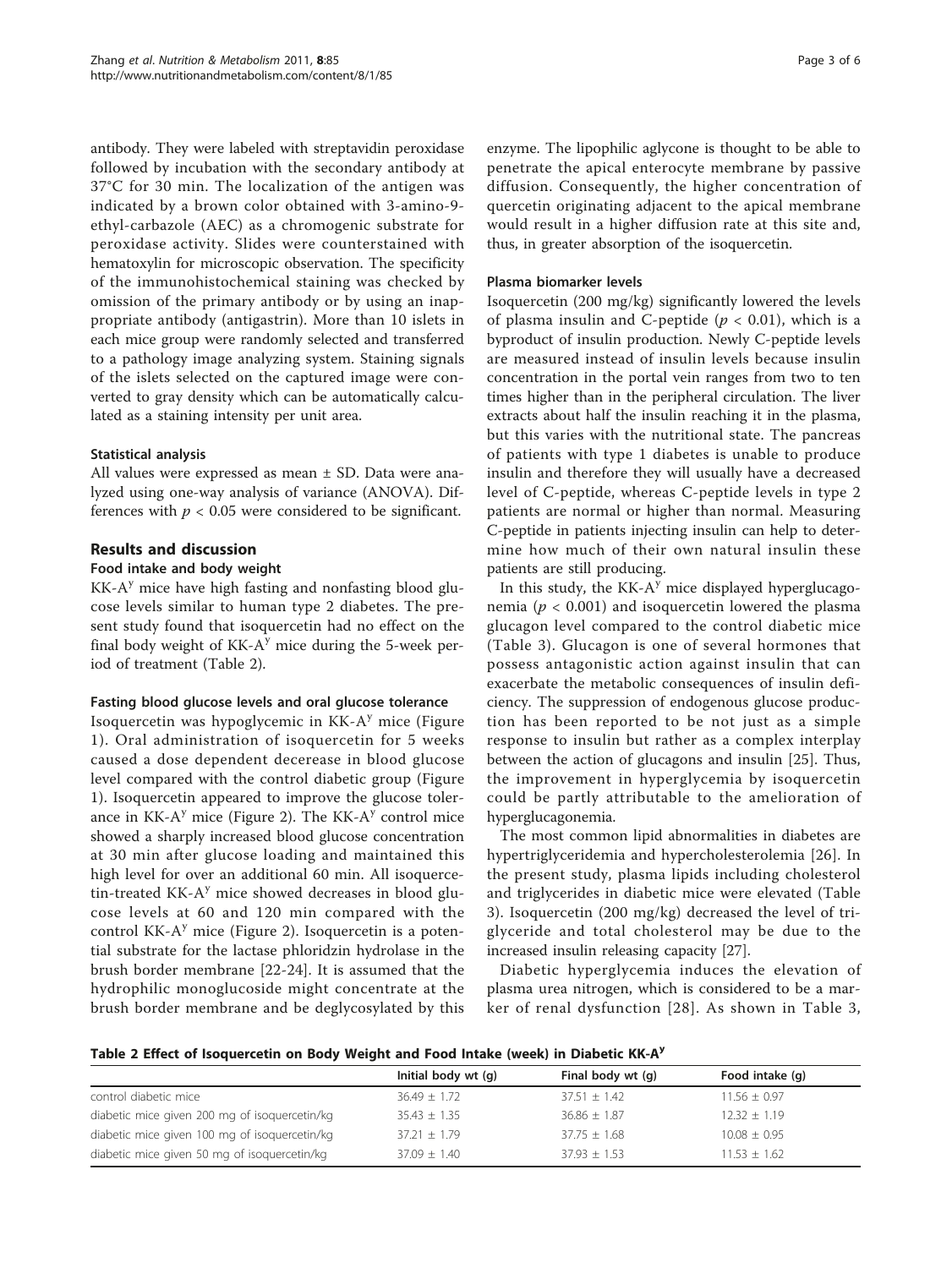<span id="page-3-0"></span>

plasma urea in isoquercetin group (200 mg/kg) reduced significantly plasma urea nitrogen by 12.8% ( $p < 0.05$ ) compared with the value of the diabetic control group, indicating that isoquercetin may capable of ameliorating the impaired diabetic kidney function in addition to its hypoglycemic control.

### Immunohistochemical level on pancreas

Isoquercetin treatment group (200 mg/kg) increased the area of insulin immunoreactive  $\beta$ -cells in the pancreatic islets significantly compared with the diabetic group (Figure [3](#page-4-0) and [4](#page-4-0)), suggesting that the rate of apoptotic in the islet  $\beta$ cells was slowed. Numerous documents have demonstrated

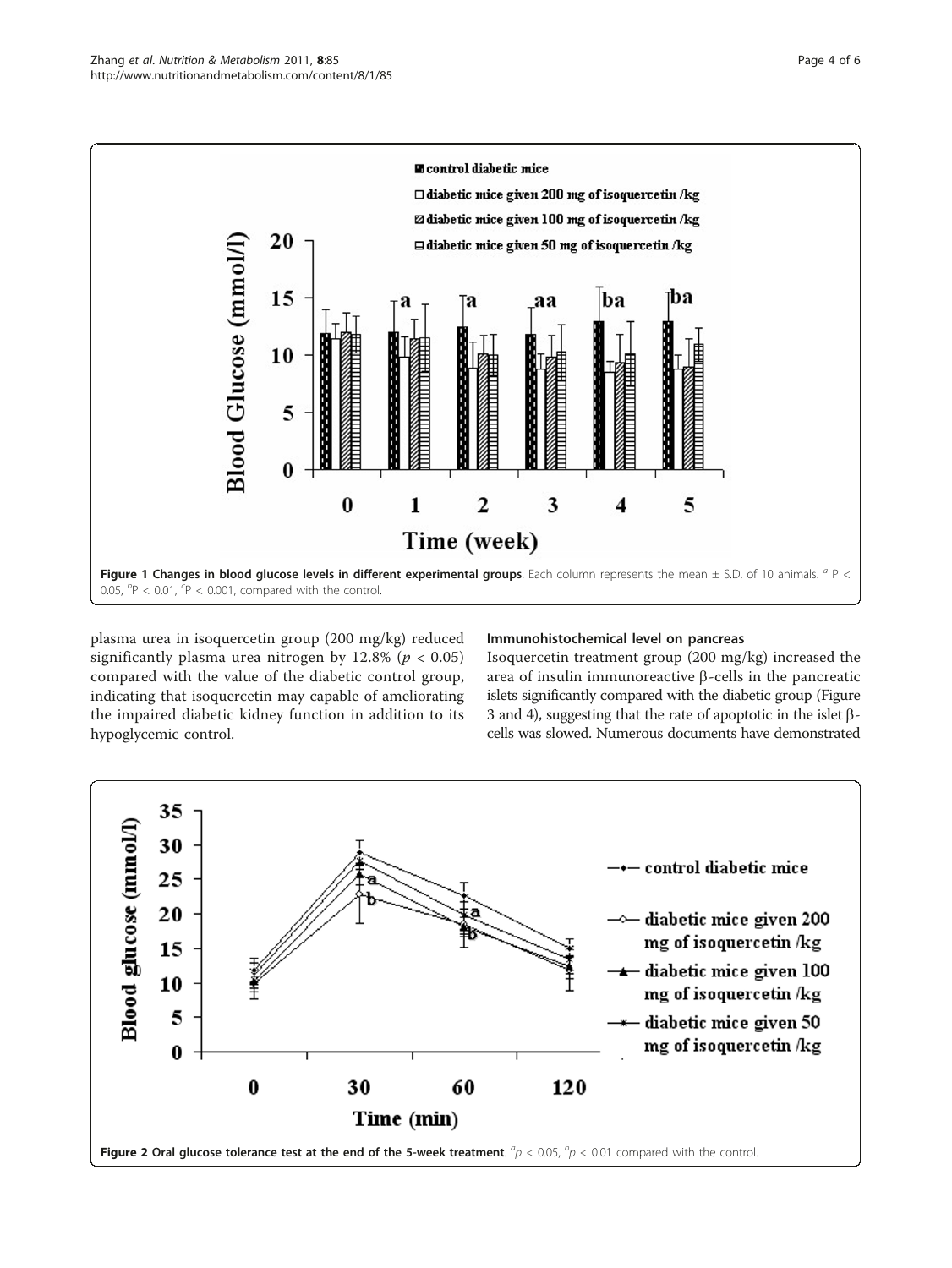#### <span id="page-4-0"></span>Table 3 Plasma Parameters in Diabetic KK-A<sup>y a</sup>

|                                               | C-peptide<br>(nq/mL) | glucagons<br>(pq/mL) | triglycerides<br>(mmol/L) | total cholesterol (mmol/L) | BUN <sup>b</sup><br>(mmol/L) |
|-----------------------------------------------|----------------------|----------------------|---------------------------|----------------------------|------------------------------|
| control diabetic mice                         | $0.84 + 0.09$        | $107.73 + 4.65$      | $1.03 + 0.12$             | $4.98 + 0.63$              | $11.79 + 2.40$               |
| diabetic mice given 200 mg of isoguercetin/kg | $0.65 \pm 0.21$ a    | $67.29 + 6.37c$      | $0.83 \pm 0.14$ b         | $3.79 + 0.67$ a            | $9.35 \pm 0.49$ a            |
| diabetic mice given 100 mg of isoguercetin/kg | $0.76 + 0.13$        | $72.81 + 7.58$ b     | $0.86 \pm 0.09$ a         | $4.30 + 0.36$              | $11.26 + 0.81$               |
| diabetic mice given 50 mg of isoguercetin/kg  | $0.81 + 0.26$        | $103.52 + 8.29$      | $0.90 + 0.11 a$           | $4.74 + 0.52$              | $10.94 + 1.38$               |

 $a''a''$ ,  $P < 0.05$ ; "b",  $P < 0.01$ ; "c",  $P < 0.001$ , compared with the diabetic control mice.  $b$  BUN, blood urea nitrogen.



Figure 3 Immunohistochemical evaluation on pancreas (400 x): (A) Diabetic KK-A<sup>y</sup> mice showing the decrease of insulin immunoreactivity, (B) Diabetic KK-A<sup>y</sup> mice orally given isoquercetin (200 mg/kg) showing an improvement in insulin immunoreactivity.

that oxidative stress usually promotes the production of reactive nitrogen species and reactive oxygen species, which can change in the mitochondrial membrane potential, and the release of cytochrome c, triggering cell apoptosis [[29](#page-5-0)]. In view of a report by Silva [\[12\]](#page-5-0) who reported isoquercetin play protective roles against oxidative stress,

# therefore isoquercetin may also protect the pancreatic  $\beta$ cells from type 2 diabetes mellitus related apoptosis.

# Conclusions

Isoquercetin had a regulative role in blood glucose level and lipids, and improved the function of pancreatic